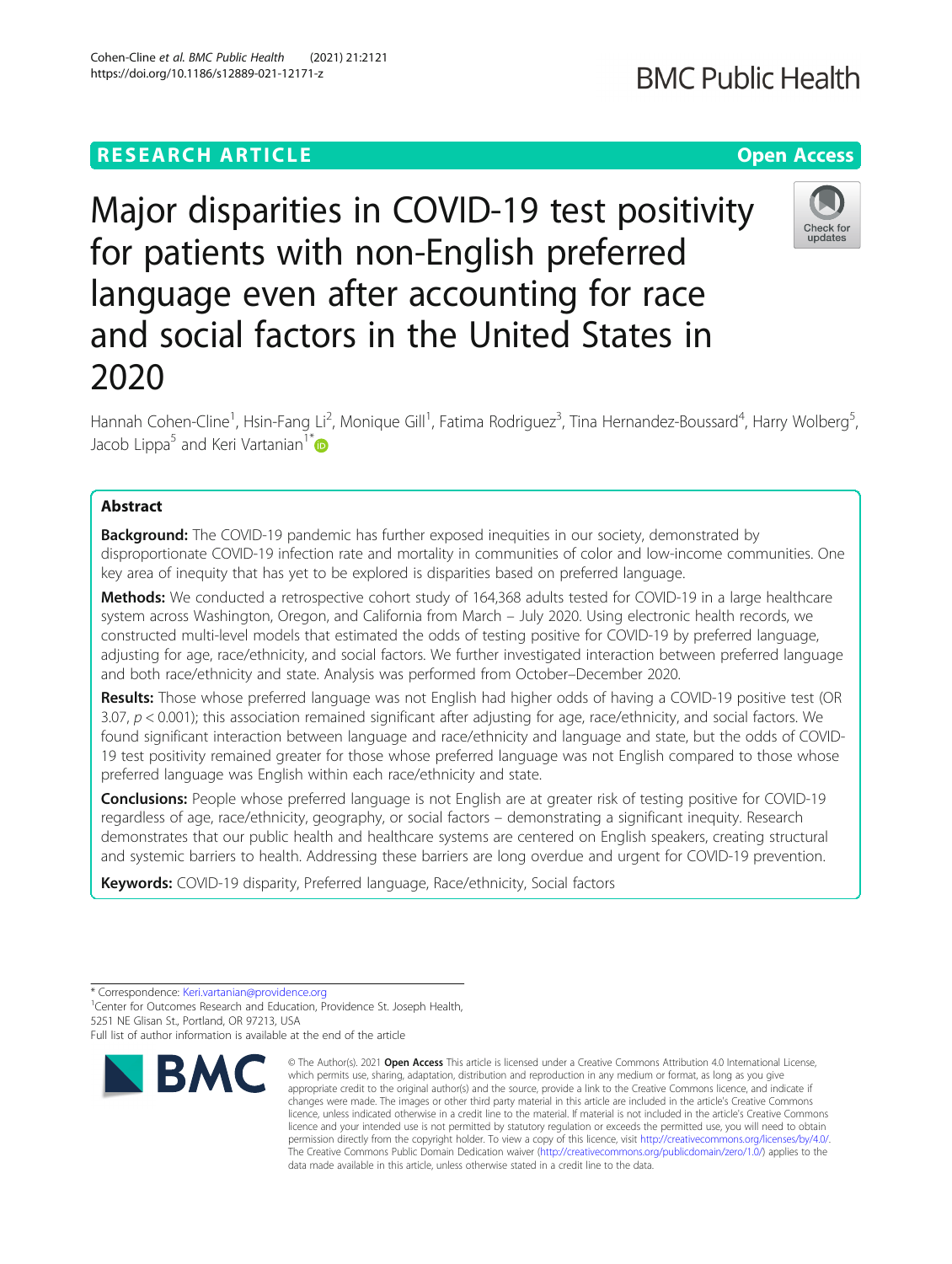# Background

Disparities in health care and health outcomes by race, ethnicity, and socioeconomic status have been documented for decades [\[1](#page-7-0), [2\]](#page-7-0). Like past pandemics in our history, the COVID-19 pandemic has further exposed these inequities as seen by the disproportionate COVID-19 infection rate and mortality in communities of color and communities facing socioeconomic barriers [\[3](#page-7-0)–[5](#page-7-0)]. These disparities emerged in the very early days of the pandemic and continue to be documented [[3](#page-7-0)–[7](#page-7-0)].

People of color and those with low socioeconomic status are also more likely to face language barriers when engaging in the healthcare system  $[8]$  $[8]$ , which occur when there is a difference in native language between patients and providers and/or systems. In the United State (U.S.), because the healthcare system predominantly serves English-speakers, this most commonly occurs when English is not the native or preferred language of the patient. Language barriers are a well-established driver of inequitable outcomes in health care [\[9](#page-7-0), [10\]](#page-7-0), but less is known about the role of language barriers in COVID-19 infection and outcomes.

In the U.S., approximately 25 million people (8.4% of the population) report that they speak English "less than very well." [[11\]](#page-7-0) The size of the population varies dramatically by state; for example, across the West Coast, the percent in California climbs to 17.8%, while Oregon and Washington state have lower percentages at 5.6 and 7.6%, respectively [\[11](#page-7-0)]. Research demonstrates that those whose preferred language is not English have worse health and health care outcomes, including decreased access to health insurance, longer lengths of stay in the hospital, greater readmission rates, worse management of chronic disease, greater risk of having adverse medical events, and lower overall satisfaction with their care [\[9](#page-7-0), [10,](#page-7-0) [12](#page-7-0)–[16](#page-7-0)]. These worse outcomes often arise from worse patient experience including unmet informational needs leading patients to be uninformed about their health, lack of cultural safety, and discrimination [\[15](#page-7-0)]. Further, the population whose preferred language is not English, many of whom are immigrants, are also at greater likelihood of having social factors associated with COVID-19 infection such as living in multigenerational households, being "essential workers" who are unable to work from home, relying on public transportation, and having lower socioeconomic status [[4,](#page-7-0) [17](#page-7-0)–[19\]](#page-7-0). Taken together, these experiences represent a potentially synergistic myriad of factors that could increase risk for COVID-19 infection and worsened outcomes.

Some studies have begun to explore the importance of language in COVID-19 risk and care. One study created clinical and social risk models for COVID-19 infection and found that non-English speaking patients had 2.09 greater odds of COVID-19 infection compared to English-speaking patients [[4\]](#page-7-0). Similarly, another study of COVID-19 patients found that the non-English speaking population had significantly increased risk of hospitalization within the first 45 days of diagnosis compared to English speakers; this finding was independent of an area deprivation index and was consistent across race/ethnicity [\[6](#page-7-0)]. Another study out of Massachusetts General Hospital showed that their Spanish-speaking patient population with limited English-proficiency increased nearly 20 times during the pandemic - ultimately making up more than 40% of their COVID-19 infected patients [\[19](#page-7-0)]. Despite this early evidence, there have been no comprehensive studies focused on understanding the role of language barriers in COVID-19 infection risk nor has anyone explored the complex intersection of language, race, and social factors in this context.

In this study, we used electronic health records (EHR) from a large hospital system spanning multiple states to examine COVID-19 test positivity among those who identified English as a preferred language compared to those whose preferred language was not English. We aimed to determine whether preferred language led to an increased likelihood of having a positive COVID-19 test independent of race/ethnicity, social factors, and geography. This study provides new information about the impact of having a preferred language that is not English in the U.S. on COVID-19 positivity and is particularly important as clear action could be taken to address the structural barriers that exist within and outside of the U. S public health and healthcare systems for people whose preferred language is a language other than English.

#### Methods

# Setting and population

This retrospective cohort study was conducted at Providence St. Joseph Health (PSJH), − the third largest multi-state healthcare system in the country, and the first to treat a known COVID-19 case in the U.S. Analyses were restricted to adult patients who were tested for COVID-19 at a PSJH facility in Washington, Oregon, or California between March and July 2020. Our data source for identifying PSJH patients tested for COVID-19 was EHR; our analysis was limited to hospitals using the same instance of EHR. The protocol for this study was approved by the PSJH Institutional Review Board (IRB #2020000494).

# Data collection

Data for this study were obtained from PSJH's EHR system. We identified patients who received a PCR or antigen test for COVID-19 at a PSJH facility during the study period and were at least 18 years old. Duplicate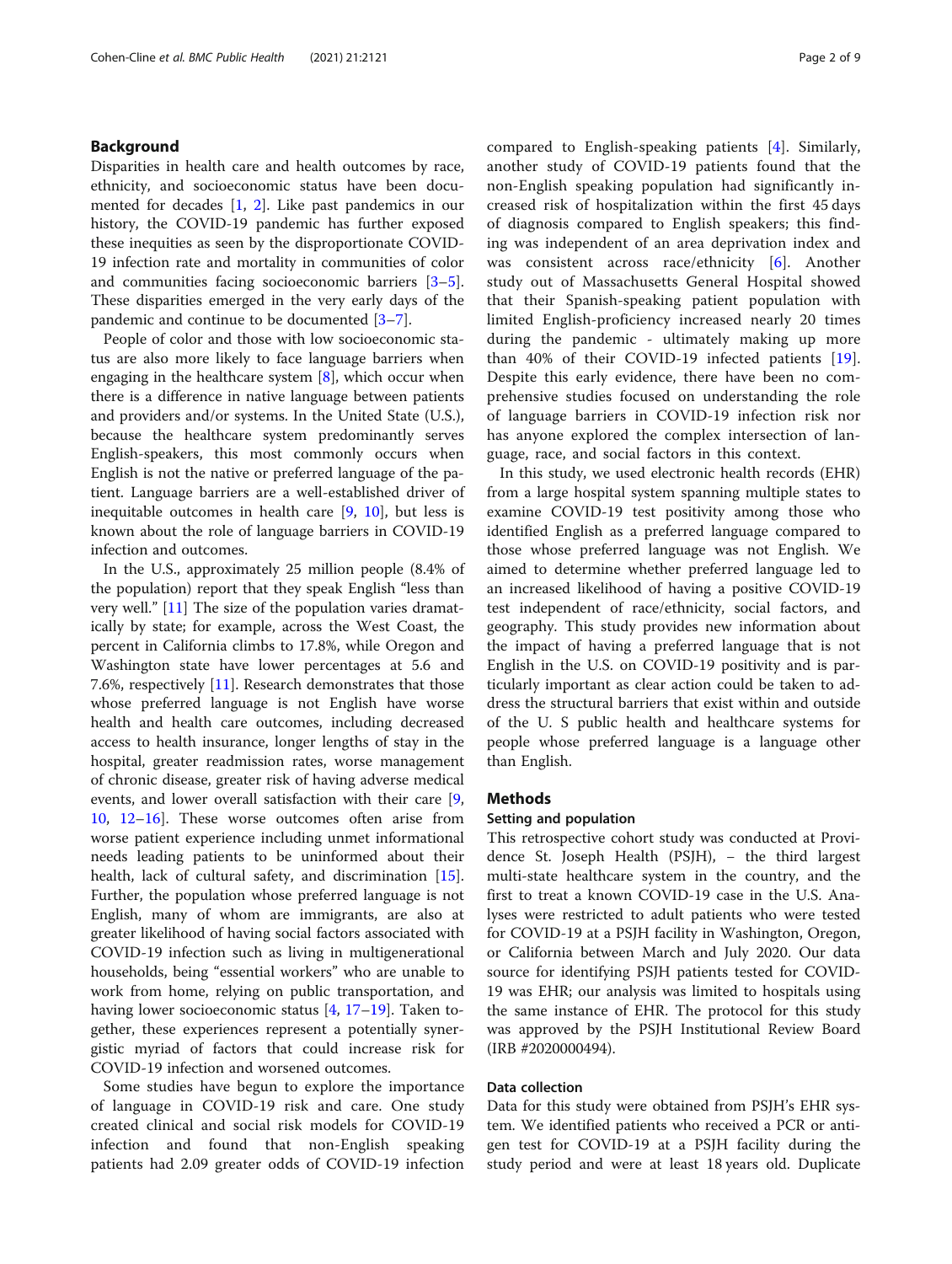encounters were removed and patients without test results or with encounters outside of Washington, Oregon, and California were excluded, resulting in a final sample size of 164,368 patients.

Patient demographic information was extracted from the EHR, including age, sex, language, self-reported race/ethnicity, state of residence, and payer type. Selfreported race/ethnicity categories were mutually exclusive and had the following hierarchical order: 1. Hispanic (all races), 2. Multiracial, 3. Single primary race. The preferred language listed on the EHR was used to classify patients as English-speakers or individuals whose preferred language was not English. In the EHR, the preferred a language that was not English category included over 100 languages, with Spanish, Vietnamese, Armenian, and Russian being the most common languages after English. This selection may have been made by the patient or provider.

For the encounter associated with the COVID-19 test, payer type (commercial, Medicaid, Medicare, other, or self-pay) and setting (emergency department, inpatient, outpatient, virtual, or other) were also assessed from the EHR. Patients were designated as symptomatic at testing if the EHR reported any of the following symptoms: cough, shortness of breath, fever, sore throat, rhinorrhea, nausea or vomiting, headache, myalgia, chills, or wheezing. Date of COVID-19 test and test results were also extracted from the EHR.

Social factors included in this study were identified at a census-track level using the Social Vulnerability Index (SVI). Patient address in the EHR was used to identify census tract of residence, which was then matched to their SVI. The SVI uses census data to estimate the relative vulnerability of each census tract in the U.S. by ranking 15 variables in 4 major themes: socioeconomic status, household composition and disability, minority status and language, and housing and transportation [\[20](#page-7-0)]. This analysis used the socioeconomic status and housing/transportation domains as they were hypothesized to be the most relevant to COVID-19 infection risk because of the increased risk of exposure to other individuals due to crowded living situations, public transportation needs, or type of employment. Scores range from 0 to 1 for each domain, with a score closer to 1 representing greater vulnerability.

#### Statistical analyses

We first explored the trends and disparities in our data to support building models that would answer our research question [[21](#page-7-0), [22](#page-7-0)]. Sociodemographic characteristics of the sample were summarized using descriptive statistics, stratified by preferred language. Using the date of testing and test results, rates of COVID-19 test

positivity were also explored over time by preferred language.

Mixed effect logistic regression models were used to assess factors associated with test positivity. First, an unadjusted univariate multilevel model was calculated using language as an independent variable (Model A). Next, a series of adjusted multivariate multilevel models were built to incrementally include age and race/ethnicity (Model B), and SVI estimates (Model C) as covariates. Covariates were selected a priori based on our research questions of interest and previous literature rather than statistical model selection techniques. Lastly, to explore intersectionality between preferred language and race and preferred language and geography, interactions between language and race/ethnicity (Model D) and language and state (Model E) were tested. For the interaction between language and race/ethnicity, we excluded the American Indian/Alaskan Native group due to the very small sample size concerns. State was included as a nested random effect in all models to account for geographical variation in COVID-19 spread and testing availability. Odds ratios (ORs) and 95% confidence intervals (CIs) were generated for all models. All analyses were performed in October–December 2020 using SAS Enterprise Guide 7.1 (SAS Institute Inc., Cary, NC, USA.).

#### Results

A total of 164,368 tested for COVID-19 were included in analyses, including 150,198 English-speakers and 14,170 people who preferred a language that was not English (Table [1\)](#page-3-0).

Among English-speaking patients, the average age was 51.4 years, and 57.1% were female. Over two-thirds (67.6%) of English-speaking patients identified as White and 8.2% were missing race/ethnicity in the EHR. Roughly half (48.6%) of patients in this group were seen in Washington, with 23.8% in Oregon and 27.6% in California. English-speaking patients primarily had commercial payers (37.4%), Medicare (24.7%), or self-pay (21.8%), and encounters primarily took place in "other" settings (31.5%), EDs (24.3%), or inpatient settings (20.7%). The communities where English-speaking patients lived scored an average of 0.40 and 0.56 on the SVI Socioeconomic and SVI Housing and Transportation domains, respectively.

Among patients whose preferred language was not English, the average age was 56.1 years, and females accounted for 55.4% of this group. Nearly half (44.6%) of patients whose preferred language was not English identified as Hispanic, 10.8% identified as Asian, 9.6% identified as White, and 25.6% were missing race/ethnicity in the EHR. Most patients in this group (50.4%) were seen in California, while 23.2% were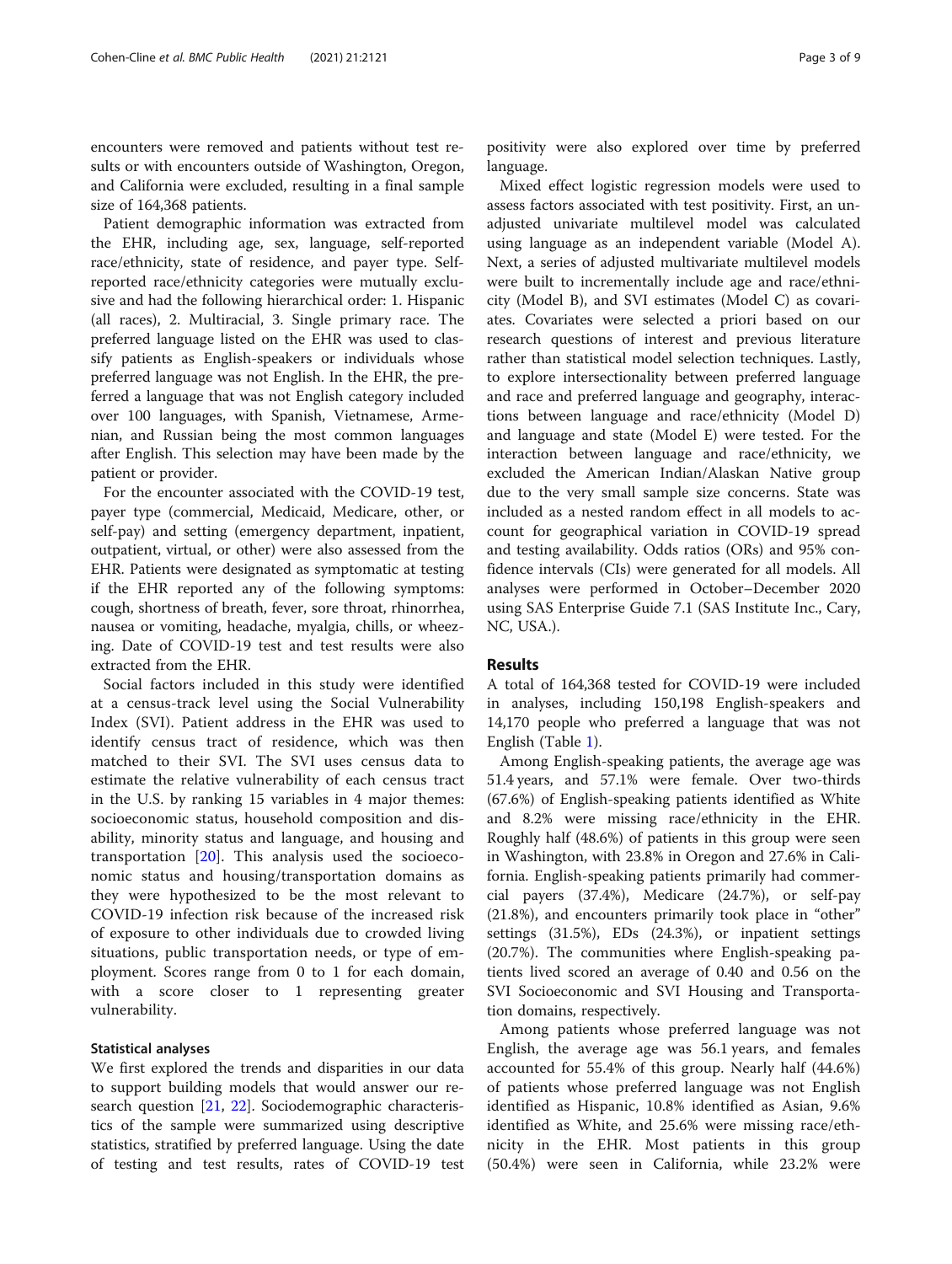# <span id="page-3-0"></span>Table 1 Study Population Demographics, Healthcare, and, SVI in the Western U.S. in 2020

|                                                     |         | Preferred English $N = 150,198$ | Preferred language that is not English $N = 14,170$ |       |  |  |
|-----------------------------------------------------|---------|---------------------------------|-----------------------------------------------------|-------|--|--|
|                                                     | N       | $\%$                            | N                                                   | $\%$  |  |  |
| Age <sup>a</sup> (years)                            | 51.4    | 19.5                            | 56.1                                                | 19.5  |  |  |
| Sex                                                 |         |                                 |                                                     |       |  |  |
| Female                                              | 85,674  | 57.1%                           | 7840                                                | 55.4% |  |  |
| Male                                                | 64,494  | 42.9%                           | 6316                                                | 44.6% |  |  |
| Race & Ethnicity                                    |         |                                 |                                                     |       |  |  |
| American Indian/Alaska Native                       | 1010    | 0.7%                            | 6                                                   | 0.0%  |  |  |
| Asian                                               | 5637    | 3.8%                            | 1526                                                | 10.8% |  |  |
| Black/African American                              | 5916    | 3.9%                            | 186                                                 | 1.3%  |  |  |
| Hispanic                                            | 14,622  | 9.7%                            | 6318                                                | 44.6% |  |  |
| Multiracial                                         | 3596    | 2.4%                            | 171                                                 | 1.2%  |  |  |
| Native Hawaiian/Pacific Islander                    | 833     | 0.6%                            | 117                                                 | 0.8%  |  |  |
| Other                                               | 4770    | 3.2%                            | 859                                                 | 6.1%  |  |  |
| White                                               | 101,535 | 67.6%                           | 1359                                                | 9.6%  |  |  |
| Missing <sup>b</sup>                                | 12,279  | 8.2%                            | 3628                                                | 25.6% |  |  |
| State                                               |         |                                 |                                                     |       |  |  |
| California                                          | 41,415  | 27.6%                           | 7139                                                | 50.4% |  |  |
| Oregon                                              | 35,780  | 23.8%                           | 3289                                                | 23.2% |  |  |
| Washington                                          | 73,003  | 48.6%                           | 3742                                                | 26.4% |  |  |
| Symptomatic <sup>c</sup> at testing                 | 81,085  | 54.0%                           | 7622                                                | 53.8% |  |  |
| Payer Type                                          |         |                                 |                                                     |       |  |  |
| Commercial                                          | 56,168  | 37.4%                           | 2812                                                | 19.8% |  |  |
| Medicaid                                            | 19,585  | 13.0%                           | 2865                                                | 20.2% |  |  |
| Medicare                                            | 37,094  | 24.7%                           | 3712                                                | 26.2% |  |  |
| Other Insurance                                     | 4592    | 3.1%                            | 574                                                 | 4.1%  |  |  |
| Self-Pay                                            | 32,759  | 21.8%                           | 4207                                                | 29.7% |  |  |
| <b>Encounter Setting</b>                            |         |                                 |                                                     |       |  |  |
| Emergency Department                                | 36,478  | 24.3%                           | 3078                                                | 21.7% |  |  |
| Inpatient                                           | 31,109  | 20.7%                           | 4318                                                | 30.5% |  |  |
| Other                                               | 47,263  | 31.5%                           | 3759                                                | 26.5% |  |  |
| Outpatient                                          | 8463    | 5.6%                            | 618                                                 | 4.4%  |  |  |
| Virtual                                             | 26,885  | 17.9%                           | 2397                                                | 16.9% |  |  |
| SVI Domain: Socioeconomic <sup>a</sup>              | 0.40    | 0.26                            | 0.53                                                | 0.29  |  |  |
| SVI Domain: Housing and Transportation <sup>a</sup> | 0.56    | 0.29                            | 0.62                                                | 0.30  |  |  |

<sup>a</sup>mean and standard deviation

<sup>b</sup>includes declined/unknown

c defined as reporting any of the following symptoms: cough, shortness of breath, fever, sore throat, rhinorrhea, nausea or vomiting, headache, myalgia, chills, wheezing

seen in Oregon and 26.4% in Washington. Patients whose preferred language was not English primarily used self-pay (29.7%), Medicare (26.2%), or Medicaid (20.2%), and encounters primarily took place in inpatient settings (30.5%), "other" settings (26.5%), or EDs (21.7%). The communities where patients whose preferred language was not English lived scored 0.53 and 0.62 on the SVI Socioeconomic and SVI Housing and Transportation domains, respectively.

Figure [1](#page-4-0) shows COVID-19 test positivity by month stratified by language. Positivity among patients whose preferred language was not English is consistently higher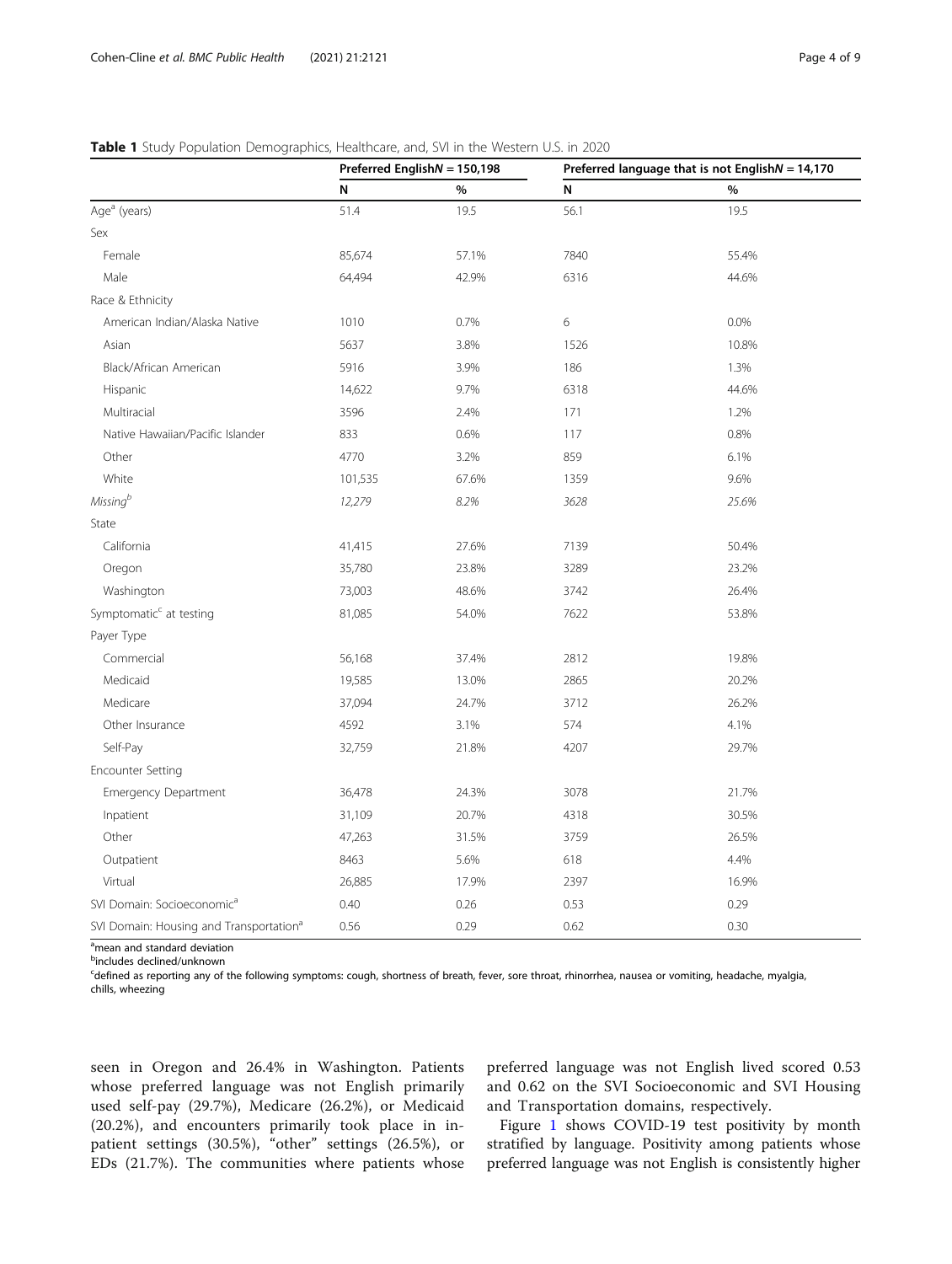than that of English-speaking patients at all measured timepoints (between March and July 2020).

Language was significantly associated with COVID-19 test positivity (OR 3.07,  $p < 0.001$ ), and this association remained significant after adjusting for age, race/ethnicity, and the two SVI domains (Table 2). After these adjustments, patients whose preferred language was not English had over twice the odds of testing positive for COVID-19 when compared to patient who preferred English  $(OR = 2.19, p < 0.001)$ . Race/Ethnicity was also a significant driver of disparities in test positivity, with odds ratios ranging from

1.27 to 2.98 compared to a White reference group. Patients living in more vulnerable census tracts based on the SVI Housing and Transportation domain had higher odds of testing positive, but the socioeconomic SVI domain was not significantly associated with test positivity.

Because our outcome variable is COVID-19 test positivity, and not risk of infection, we also wanted to assess the impact of healthcare access in order to inform any conclusions we could draw from the main models. To do this, we included payer type and encounter setting in a sensitivity analysis; however, this had no impact in the overall risk of COVID-19 test positivity by preferred language (data not shown), so we did not retain these variables in the model.

The interaction between language and race/ethnicity was significant ( $p = 0.0004$ ). Within each racial/ethnic category, patients whose preferred language was not English had higher odds of testing positive for COVID-19 than their counterparts who preferred English, with odds ratios ranging from 1.45 among Asian patients to 3.08 among Black/African American patients (Table [3](#page-5-0)). The interaction between language and state was also significant ( $p < 0.0001$ ). Patients in California whose preferred language was not English had 84% higher odds of COVID-19 positivity than those who preferred English in California. Patients in Oregon and Washington whose preferred language was not English had close to three times the odds of COVID-19 positivity compared to English-speaking patients in each of those states  $(OR =$ 3.04 and 2.80, respectively; Table [3\)](#page-5-0).

Table 2 Unadjusted univariate multilevel model and adjusted multivariate multilevel models for COVID-19 patients in the Western U.S. in 2020

|                                        | Model A |            |                 | Model B |            |                 | Model C |                          |         |
|----------------------------------------|---------|------------|-----------------|---------|------------|-----------------|---------|--------------------------|---------|
|                                        | OR      | 95% CI     | <i>p</i> -value | OR      | 95% CI     | <i>p</i> -value | OR      | 95% CI                   | p-value |
| Language                               | 3.07    | 2.92, 3.22 | < 0.001         | 2.25    | 2.12, 2.39 | < 0.001         | 2.19    | 2.06, 2.33               | < 0.001 |
| Age                                    |         |            |                 | 1.00    | 1.00, 1.00 | 0.1322          | 1.00    | 1.00, 1.00               | 0.0505  |
| Race/Ethnicity                         |         |            |                 |         |            |                 |         |                          |         |
| American Indian/Alaska Native          |         |            |                 | 1.52    | 1.18, 1.97 | 0.0013          | 1.52    | 1.17, 1.96               | 0.0015  |
| Asian                                  |         |            |                 | 1.35    | 1.23, 1.48 | < 0.001         | 1.33    | 1.21, 1.46               | < 0.001 |
| Black/African American                 |         |            |                 | 1.91    | 1.74, 2.10 | < 0.001         | 1.82    | 1.65, 2.00               | < 0.001 |
| Hispanic                               |         |            |                 | 2.95    | 2.78, 3.12 | < 0.001         | 2.87    | 2.71, 3.04               | < 0.001 |
| Multiracial                            |         |            |                 | 1.27    | 1.10, 1.46 | 0.0008          | 1.27    | 1.11, 1.46               | 0.0007  |
| Native Hawaiian/Pacific Islander       |         |            |                 | 3.06    | 2.53, 3.69 | < 0.001         | 2.98    | 2.71, 3.04               | < 0.001 |
| Other                                  |         |            |                 | 1.78    | 1.61, 1.95 | < 0.001         | 1.76    | 1.59, 1.93               | < 0.001 |
| White                                  |         |            |                 | ref     |            |                 | ref     | $\overline{\phantom{m}}$ |         |
| SVI Domain: Socioeconomic              |         |            |                 |         |            |                 | 1.09    | 0.98, 1.20               | 0.1001  |
| SVI Domain: Housing and Transportation |         |            |                 |         |            |                 | 1.19    | 1.09, 1.30               | 0.0001  |
| $R^2$                                  |         |            | 0.04            |         |            | 0.08            |         |                          | 0.08    |

<span id="page-4-0"></span>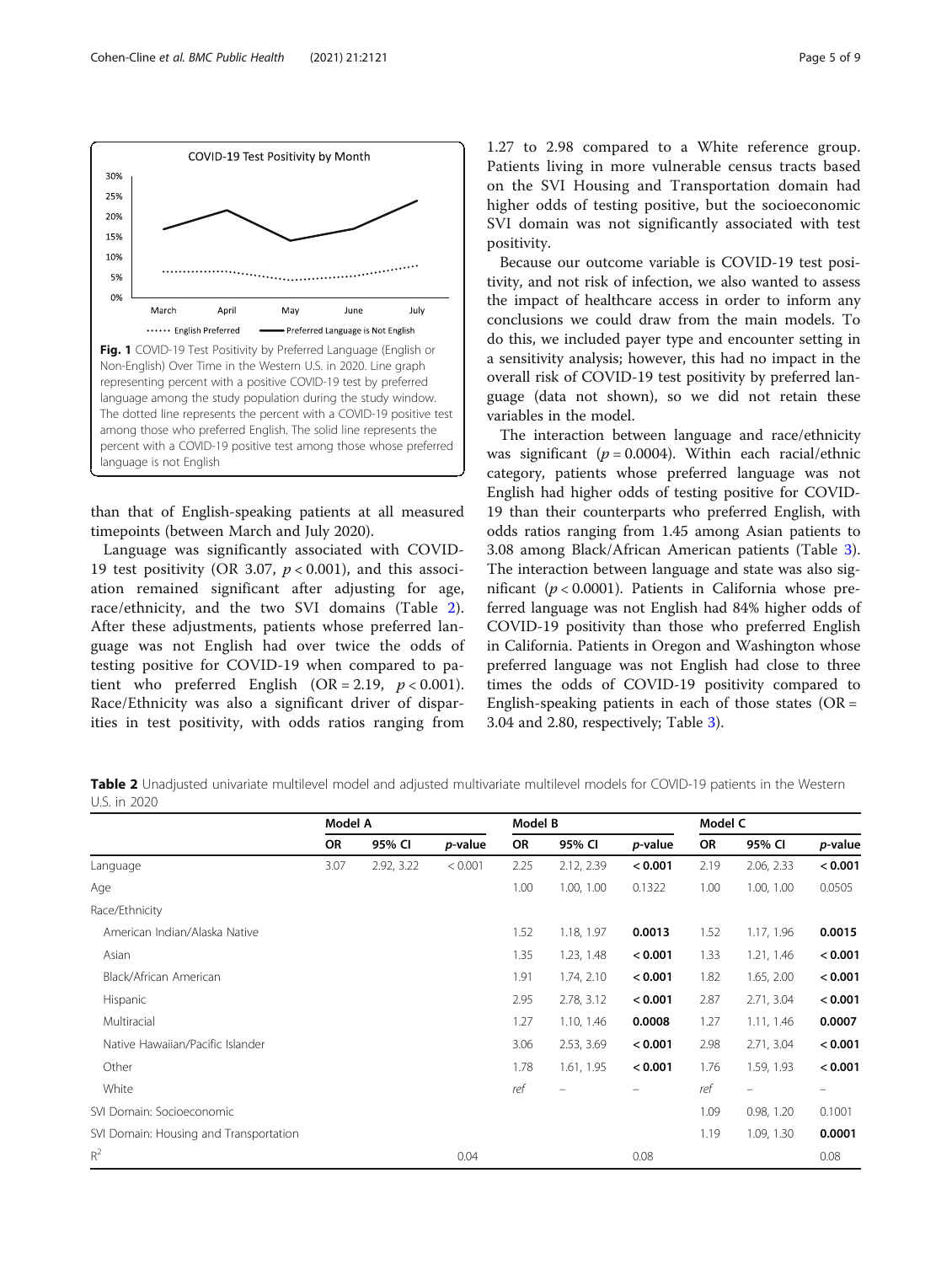<span id="page-5-0"></span>

| Table 3 Intersectionality between preferred language and race and preferred language and geography for COVID-19 patients in the |  |  |  |  |  |  |
|---------------------------------------------------------------------------------------------------------------------------------|--|--|--|--|--|--|
| Western U.S. in 2020                                                                                                            |  |  |  |  |  |  |

|                                  | Model D         |            |         | Model E         |            |          |  |
|----------------------------------|-----------------|------------|---------|-----------------|------------|----------|--|
|                                  | OR <sup>a</sup> | 95% CI     | p-value | OR <sup>b</sup> | 95% CI     | p-value  |  |
| Race/Ethnicity                   |                 |            |         |                 |            |          |  |
| Asian                            | 1.45            | 1.17, 1.79 | 0.0006  |                 |            |          |  |
| Black/African American           | 3.08            | 2.12, 4.48 | < 0.001 |                 |            |          |  |
| Hispanic                         | 2.3             | 2.12, 2.50 | < 0.001 |                 |            |          |  |
| Multiracial                      | 2.44            | 1.53, 3.88 | 0.0002  |                 |            |          |  |
| Native Hawaiian/Pacific Islander | 2.67            | 1.64, 4.36 | < 0.001 |                 |            |          |  |
| Other                            | 1.86            | 1.48, 2.34 | < 0.001 |                 |            |          |  |
| White                            | 2.57            | 1.91, 2.67 | < 0.001 |                 |            |          |  |
| <b>State</b>                     |                 |            |         |                 |            |          |  |
| California                       |                 |            |         | 1.84            | 1.69, 2.00 | < 0.001  |  |
| Oregon                           |                 |            |         | 3.04            | 2.57, 3.60 | < 0.0001 |  |
| Washington                       |                 |            |         | 2.8             | 2.52, 3.13 | < 0.001  |  |

<sup>a</sup>OR comparing COVID-19 test positivity between people who prefer English (ref) and people whose preferred language is not English. Results stratified by race/ ethnicity and adjusting for age, SVI Domain: Socioeconomic, SVI Domain: Housing/Transportation, and clustering of patients within states

<sup>b</sup>OR comparing COVID-19 test positivity between people who prefer English (ref) and people whose preferred language is not English stratified by state and adjusting for age, SVI Domain: Socioeconomic, and SVI Domain: Housing/Transportation, and clustering of patients within states

#### **Discussion**

We found that patients whose preferred language was not English had three times the odds of testing postive for COVID-19, and that this relationship persisted after adjusting for race/ethnicity and social factors. We also found significant interaction between language and race/ ethnicity and language and state, but overall the odds of COVID-19 test positivity remained greater for those whose preferred language was not English compared to people who preferred English within each race and state. This indicates language is a driver of the documented COVID-19 disparity regardless of race or state.

Recent research that investigated language phonology to understand whether characteristics of spoken language impacted COVID-19 transmission found no significant impact on COVID-19 transmission based on the language spoken [[23\]](#page-7-0). This indicates that the disparity we observed in our study cannot be explained by characteristics of spoken language itself. Thus, other mechanism must explain the increased COVID-19 test positivity among people whose preferred language is not English in the context of where the predominant language is English.

One potential mechanism is that the population whose preferred language is not English have greater likelihood of having social factors (such as housing, job type, and transportation) associated with COVID-19 infection, which could explain disparities [[4,](#page-7-0) [17](#page-7-0)–[19](#page-7-0)]. We used dimensions of the SVI to consider the role of these factors in our analysis. Our descriptive analysis showed higher SVI in the socioeconomic and housing and transportation domains for patients whose preferred language was not English compared to those who preferred English. However, we found that even after adjusting for these SVI factors, language remained an independent predictor of increased risk of infection.

Another potential mechanism stems from extensive research that has demonstrated the many structural and systemic barriers to health faced by populations whose preferred language is not English [\[9](#page-7-0), [10](#page-7-0), [12](#page-7-0)–[15\]](#page-7-0). One key barrier is English-centric public health communications [[24\]](#page-7-0). COVID-19 risk mitigation relies heavily on high volume and rapidly evolving English-centric public health communications campaigns and recommendations [[25,](#page-7-0) [26](#page-7-0)]. A recent research study on the effectiveness of COVID-19 communications among native English speakers demonstrated several key misconceptions on how to prevent acquisition of COVID-19, [[27](#page-8-0)] indicating the difficulty of knowledge sharing even when there is language alignment. However, early studies of efforts to leverage emergency language services and management in the public health response demonstrated more limited COVID-19 spread [\[24](#page-7-0)].

The healthcare sector is another key system that supports educating the public about COVID-19 prevention and care – including access to COVID-19 vaccinations; however, people whose preferred language is not English face many barriers to accessing the U.S. healthcare system [[10](#page-7-0)]. For non-English speakers, few providers are available from similar cultural backgrounds and/or who speak their native language [\[9](#page-7-0)]. Despite policy mandating that hospitals are required to provide professional language services, between a quarter to a third of hospitals do not have them in place, [\[28](#page-8-0)] leaving many hospital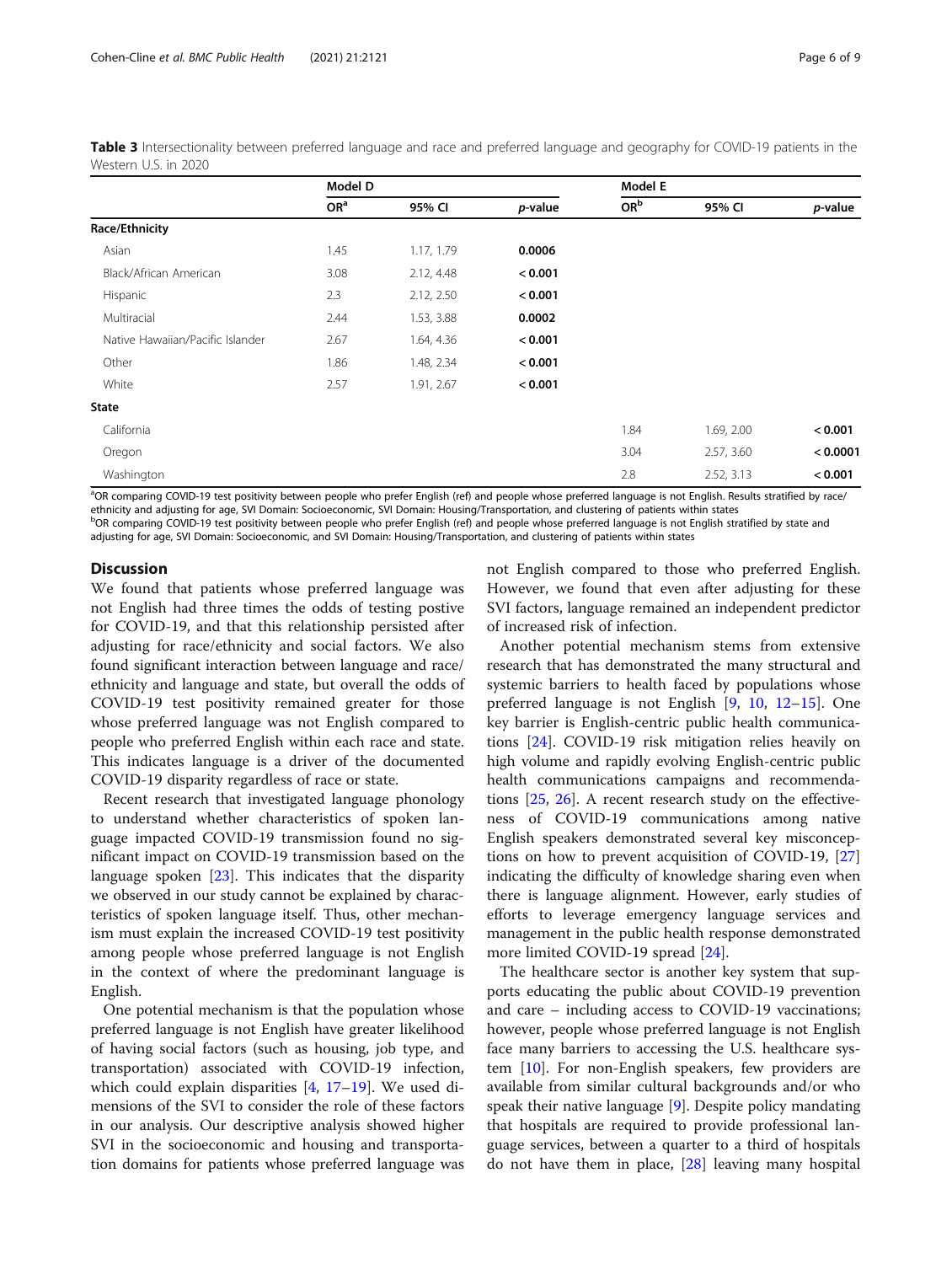interactions to rely on family members or other ad hoc interpreters, which is known to be less effective and potentially disempowering for certain patients [\[9](#page-7-0), [15](#page-7-0)]. Likewise, written materials in a patient's preferred language are not consistently provided across healthcare encounters and settings [\[29](#page-8-0)]. There is also deep-rooted mistrust in healthcare due to historical injustice (especially in marginalized communities) and current discriminatory systems and practices [\[18](#page-7-0), [30\]](#page-8-0). When people whose preferred language is not English seek healthcare in the U.S., they often do not receive all the needed information, leaving them with a poorer understanding of their health and care [[10\]](#page-7-0). Research has shown that languageconcordant providers, professional interpreters, and written materials in the patient's native language can improve patient experience and outcomes [\[15,](#page-7-0) [31](#page-8-0), [32\]](#page-8-0). Yet while there are some examples of how these strategies have been used in the treatment of COVID-19 – such as the formation of a Spanish-Language Care Group at a hospital in Massachusetts  $[19]$  $[19]$  – it is unclear from the published literature if and how these strategies are being used to communicate about COVID-19 prevention.

Additionally, cultural barriers can exist for people whose preferred language is not English. Health systems are recognizing culture as a determinant of health and are emphasizing the need for culturally competent training and care [\[30\]](#page-8-0). In recent years, there has been a growing focus on Community Health Workers – defined as frontline public health workers who are trusted members of and/or have close understanding of the community they serve [[33](#page-8-0)] – and integrating them into health and healthcare teams to support culturally (and often linguistically) competent relationship building and trust to improve population health [[33\]](#page-8-0). In addition, community-based organizations (CBOs) are often critical to filling gaps in culturally competent care and health systems emphasizing alignment with CBOs may lead to improved outcomes.

Across all three states on the West Coast, we found that the PSJH population whose preferred language was not English had increased odds of COVID-19 infection but with varying magnitudes of associations. California had the lowest OR and Washington had the highest; this is inversely proportional to the percent of patients preferring a language other than English in each state. The higher proportion of patients who speak languages other than English in California is unsurprising; California has the largest percentage of people in general in the U.S. who speak a language other than English [[8\]](#page-7-0). California also has a higher proportion of healthcare providers who indicate they speak a non-English language, when compared to Oregon [[34,](#page-8-0) [35](#page-8-0)]. Thus one potential explanation for the observed inverse association may be that states with a greater percent of patients preferring a language other than English may invest more in non-English interpreters and materials. Further research is needed to understand this relationship.

This study has several limitations to consider when interpreting the results. We are limited to the PSJH population in three states on the West Coast and in California we could only include hospitals using the same instance of EHR as Oregon and Washington. Findings may not be generalizable across the U.S. However, this study represents a diverse, multistate cohort that represents a large geographical area. This study was further limited to COVID-19 testing at PSJH, and patient demographics may look different at other testing sites. We adjusted for social risk factors; however, these values were based on census track and not available at an individual level, potentially leading to misclassification for specific patients. Health inequities beyond race/ethnicity, language, and social factors such gender identity and sexuality were not considered in the analysis – and these factors should be considered in future research. This study is also limited to exploring risk for COVID-19 test positivity, and not risk of COVID-19 infection overall. This limits our sample only to individuals who received a test, and this population may be different from those who did not get tested, especially in terms of access to healthcare. However, including healthcare access variables in our models had little impact on the overall results. Finally, this study did not examine outcomes after testing, therefore we do not know the effect of language on disease outcomes.

# Conclusions

We found that having a preferred language that is not English in the U.S. increases the risk of COVID-19 test positivity even when accounting for social factors and demographics including race. During a public health crisis, our public health systems have to be able to reach the entire population, including the large population of people in the U.S. whose preferred language is not English. There have been recent calls for a major linguistic shift in public health that embraces the linguistic and cultural diversity of our society. Taking action to better support the healthcare of people whose preferred language is not English in the U.S. is long overdue and especially urgent as we rollout COVID-19 vaccinations and continue to learn more about COVID-19 and how to best protect against infection and poor outcomes across all populations.

#### Abbreviations

PSJH: Providence St. Joseph Health; SVI: Social Vulnerability Index; EHR: Electronic Health Record; ED: Emergency Department; OR: Odds Ratio; CI: Confidence Interval; CBO: Community-based organization; PCR: Polymerase chain reaction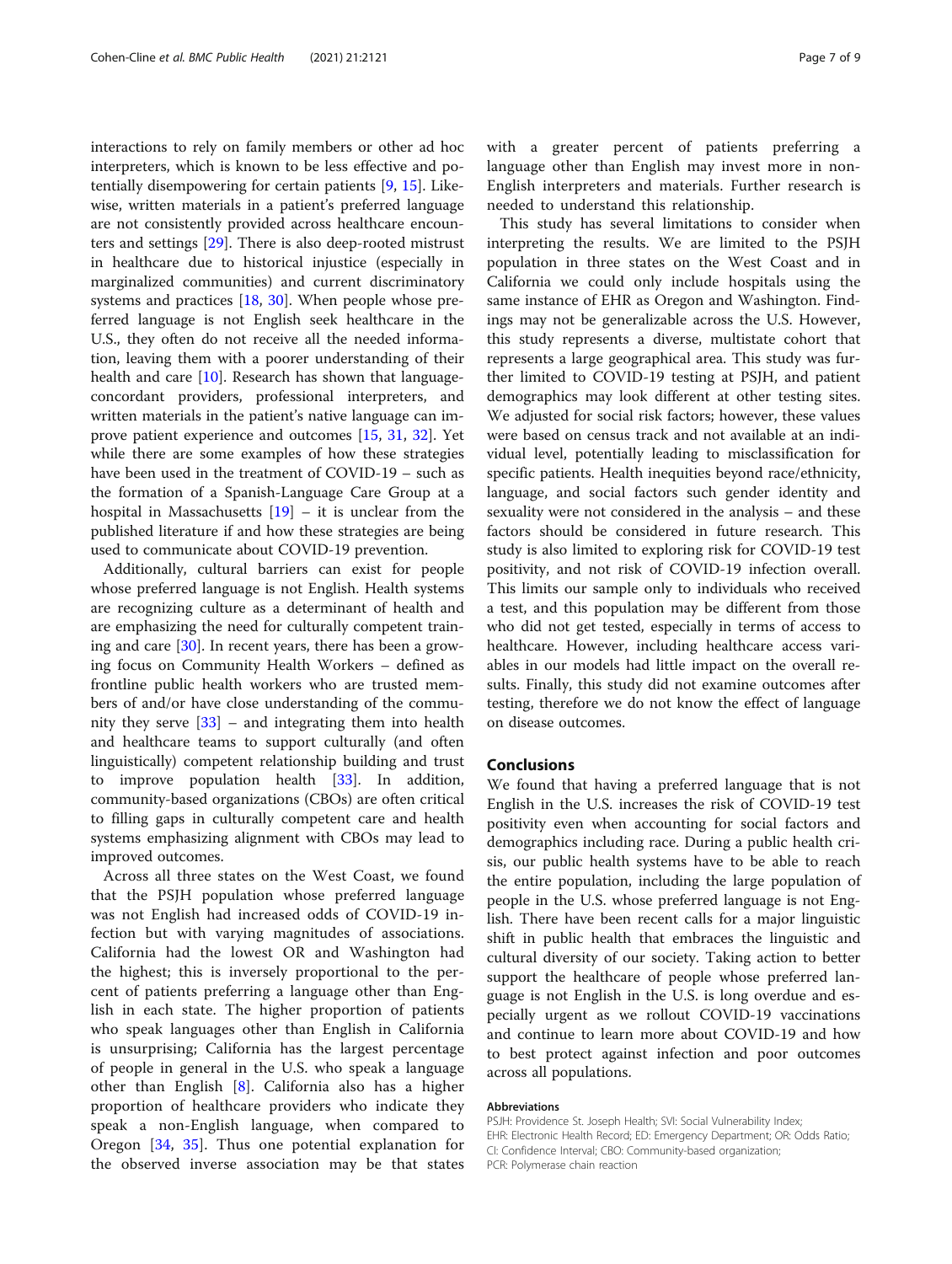#### <span id="page-7-0"></span>Acknowledgements

We would like to acknowledge support and insight from our partners at the Coalition of Communities of Color: Andres Lopez, PhD, Research Director and Mira Mohsini, PhD, Senior Researcher. We also would like to thank Kristen Dulacki, MPH, Operations Manager at the Center for Outcomes Research and Education for her work to coordinate this work.

#### Authors' contributions

The author contributions were as follows: HCC: Conceptualization, investigation, methodology, leadership, Interpretation, Writing - review & editing, funding acquisition. HL: Formal Analysis, Methodology, Interpretation, investigation, writing - review & editing, Figs. MG: Conceptualization, investigation, Interpretation, writing - review & editing. FR: Interpretation, investigation, writing - review & editing. THB: Interpretation, investigation, writing - review & editing. HW: Data curation, interpretation, data validation, investigation, writing - review & editing. JL: Data curation, interpretation, data validation, investigation, writing - review & editing. KV: Conceptualization, investigation, leadership, Interpretation, Writing - original draft, funding acquisition. All authors have read and approved of the final manuscript.

#### Funding

This work was funded by the Providence St. Joseph Health Foundation and the Providence Foundations of Oregon. The funding bodies played no role in the design of the study and collection, analysis, and interpretation of data and in writing the manuscript.

#### Availability of data and materials

The data used in this study was derived from PSJH electronic medical records and includes individual-level identifiers and protected health information. This is a closed database that is not available for public use.

#### Declarations

#### Ethics approval and consent to participate

The protocol for this study was approved by the Providence St. Joseph Health, Providence Portland Medical Center Institutional Review Board (FWA00029175; Study ID #2020000494). As this was a retrospective study involving well over 100,000 people, we obtained a HIPAA waiver of consent. We received permission from the PSJH IRB to access the PSJH electronic medical records for this study.

#### Consent for publication

Not Applicable.

#### Competing interests

The authors have no competing interests to disclose.

#### Author details

<sup>1</sup> Center for Outcomes Research and Education, Providence St. Joseph Health, 5251 NE Glisan St., Portland, OR 97213, USA. <sup>2</sup>Cardiovascular Analytics, Research, and Data Science, Providence St. Joseph Health, 9205 SW Barnes Road, Portland, OR 97225, USA. <sup>3</sup>Division of Cardiovascular Medicine and the Cardiovascular Institute, Stanford University, 291 Campus Drive, Stanford, CA 94305, USA. <sup>4</sup>Department of Medicine (Biomedical Informatics), Stanford University, 291 Campus Drive, Stanford, CA 94305, USA. <sup>5</sup>Clinical Analytics, Providence St. Joseph Health, 1801 Lind Ave SW, Renton, WA 98057, USA.

#### Received: 27 April 2021 Accepted: 5 November 2021 Published online: 18 November 2021

#### References

- 1. Braveman P, Gottlieb L. The social determinants of health: it's time to consider the causes of the causes. Public Health Rep. 2014;129(Suppl 2):19– 31. <https://doi.org/10.1177/00333549141291S206>.
- 2. Wheeler SM, Bryant AS. Racial and ethnic disparities in health and health care. Obstet Gynecol Clin N Am. 2017;44(1):1–11. [https://doi.org/10.1016/j.](https://doi.org/10.1016/j.ogc.2016.10.001) [ogc.2016.10.001.](https://doi.org/10.1016/j.ogc.2016.10.001)
- Raifman MA, Raifman JR. Disparities in the population at risk of severe illness from COVID-19 by race/ethnicity and income. Am J Prev Med. 2020; 59(1):137–9. <https://doi.org/10.1016/j.amepre.2020.04.003>.
- 4. Rozenfeld Y, Beam J, Maier H, Haggerson W, Boudreau K, Carlson J, et al. A model of disparities: risk factors associated with COVID-19 infection. Int J Equity Health. 2020;19(1):126. [https://doi.org/10.1186/s12939-020-01242-z.](https://doi.org/10.1186/s12939-020-01242-z)
- Dorn AV, Cooney RE, Sabin ML. COVID-19 exacerbating inequalities in the US. Lancet. 2020;395(10232):1243–4. [https://doi.org/10.1016/S0140-6736\(20\)3](https://doi.org/10.1016/S0140-6736(20)30893-X) [0893-X](https://doi.org/10.1016/S0140-6736(20)30893-X).
- 6. Ingraham NE, Purcell LN, Karam BS, Dudley RA, Usher MG, Warlick CA, et al. Racial/Ethnic Disparities in Hospital Admissions from COVID-19 and Determining the Impact of Neighborhood Deprivation and Primary Language. medRxiv. 2020.
- 7. Karmakar M, Lantz PM, Tipirneni R. Association of Social and Demographic Factors with COVID-19 incidence and death rates in the US. JAMA Netw Open. 2021;4(1):e2036462. [https://doi.org/10.1001/jamanetworkopen.2020.3](https://doi.org/10.1001/jamanetworkopen.2020.36462) [6462](https://doi.org/10.1001/jamanetworkopen.2020.36462)
- 8. Zong J and Batalova J. The Limited English Proficient Population in the United States in 2013. [www.migrationpolicy.org](http://www.migrationpolicy.org); 2015.
- 9. Jacobs E, Chen AH, Karliner LS, Agger-Gupta N, Mutha S. The need for more research on language barriers in health care: a proposed research agenda. The Milbank quarterly. 2006;84(1):111–33. [https://doi.org/10.1111/j.1468-](https://doi.org/10.1111/j.1468-0009.2006.00440.x) 0009.2006.00440.x
- 10. Al Shamsi H, Almutairi AG, Al Mashrafi S, Al KT. Implications of language barriers for healthcare: a systematic review. Oman Med J. 2020;35(2):e122. [https://doi.org/10.5001/omj.2020.40.](https://doi.org/10.5001/omj.2020.40)
- 11. American Community Survey United States Census Bureau [Available from: <https://www.census.gov/programs-surveys/acs/>.
- 12. Divi C, Koss RG, Schmaltz SP, Loeb JM. Language proficiency and adverse events in US hospitals: a pilot study. Int J Qual Health Care. 2007;19(2):60–7. [https://doi.org/10.1093/intqhc/mzl069.](https://doi.org/10.1093/intqhc/mzl069)
- 13. John-Baptiste A, Naglie G, Tomlinson G, Alibhai SM, Etchells E, Cheung A, et al. The effect of English language proficiency on length of stay and inhospital mortality. J Gen Intern Med. 2004;19(3):221–8. [https://doi.org/1](https://doi.org/10.1111/j.1525-1497.2004.21205.x) [0.1111/j.1525-1497.2004.21205.x.](https://doi.org/10.1111/j.1525-1497.2004.21205.x)
- 14. Lu T, Myerson R. Disparities in health insurance coverage and access to care by English language proficiency in the USA, 2006-2016. J Gen Intern Med. 2020;35(5):1490–7. [https://doi.org/10.1007/s11606-019-05609-z.](https://doi.org/10.1007/s11606-019-05609-z)
- 15. Yeheskel A, Rawal S. Exploring the 'Patient Experience' of individuals with limited English proficiency: a scoping review. J Immigr Minor Health. 2019; 21(4):853–78. <https://doi.org/10.1007/s10903-018-0816-4>.
- 16. Karliner LS, Kim SE, Meltzer DO, Auerbach AD. Influence of language barriers on outcomes of hospital care for general medicine inpatients. J Hosp Med. 2010;5(5):276–82. [https://doi.org/10.1002/jhm.658.](https://doi.org/10.1002/jhm.658)
- 17. Nayak A, Islam SJ, Mehta A, Ko YA, Patel SA, Goyal A, et al. Impact of Social Vulnerability on COVID-19 Incidence and Outcomes in the United States. medRxiv. 2020.
- 18. Chang CD. Social determinants of health and health disparities among immigrants and their children. Curr Probl Pediatr Adolesc Health Care. 2019; 49(1):23–30. <https://doi.org/10.1016/j.cppeds.2018.11.009>.
- 19. Knuesel S, Chuang W, Olson E, Betancourt J. Language barriers, equity, and COVID-19: the impact of a novel Spanish language care group. J Hosp Med. 2021;16(2):109–11. <https://doi.org/10.12788/jhm.3542>.
- 20. Flanagan BE GE, Hallisey EJ, Heitgerd JL, Lewis B. A social vulnerability index for disaster management. Journal of Homeland Security and Emergency Management. 2011;8(1).
- 21. Tukey JW. We need both exploratory and confirmatory. Am Stat. 1980;34(1): 23–5.
- 22. Cabrera M, Taylor G. Modelling spatio-temporal data of dengue fever using generalized additive mixed models. Spat Spatiotemporal Epidemiol. 2019;28: 1–13. [https://doi.org/10.1016/j.sste.2018.11.006.](https://doi.org/10.1016/j.sste.2018.11.006)
- 23. Georgiou GP, Georgiou C, Kilani A. How the language we speak determines the transmission of COVID-19. Ir J Med Sci. 2021;190(4):1343–8. [https://doi.](https://doi.org/10.1007/s11845-020-02500-3) [org/10.1007/s11845-020-02500-3.](https://doi.org/10.1007/s11845-020-02500-3)
- 24. Dreisbach JL, Mendoza-Dreisbach S. The integration of emergency language services in COVID-19 response: a call for the linguistic turn in public health. J Public Health (Oxf). 2020;43(2):e248–9. [https://doi.org/10.1093/pubmed/](https://doi.org/10.1093/pubmed/fdaa178) [fdaa178](https://doi.org/10.1093/pubmed/fdaa178).
- 25. Seale H, Heywood AE, Leask J, Sheel M, Thomas S, Durrheim DN, et al. COVID-19 is rapidly changing: examining public perceptions and behaviors in response to this evolving pandemic. PLoS One. 2020;15(6):e0235112. [https://doi.org/10.1371/journal.pone.0235112.](https://doi.org/10.1371/journal.pone.0235112)
- 26. Parsons Leigh J, Fiest K, Brundin-Mather R, Plotnikoff K, Soo A, Sypes EE, et al. A national cross-sectional survey of public perceptions of the COVID-